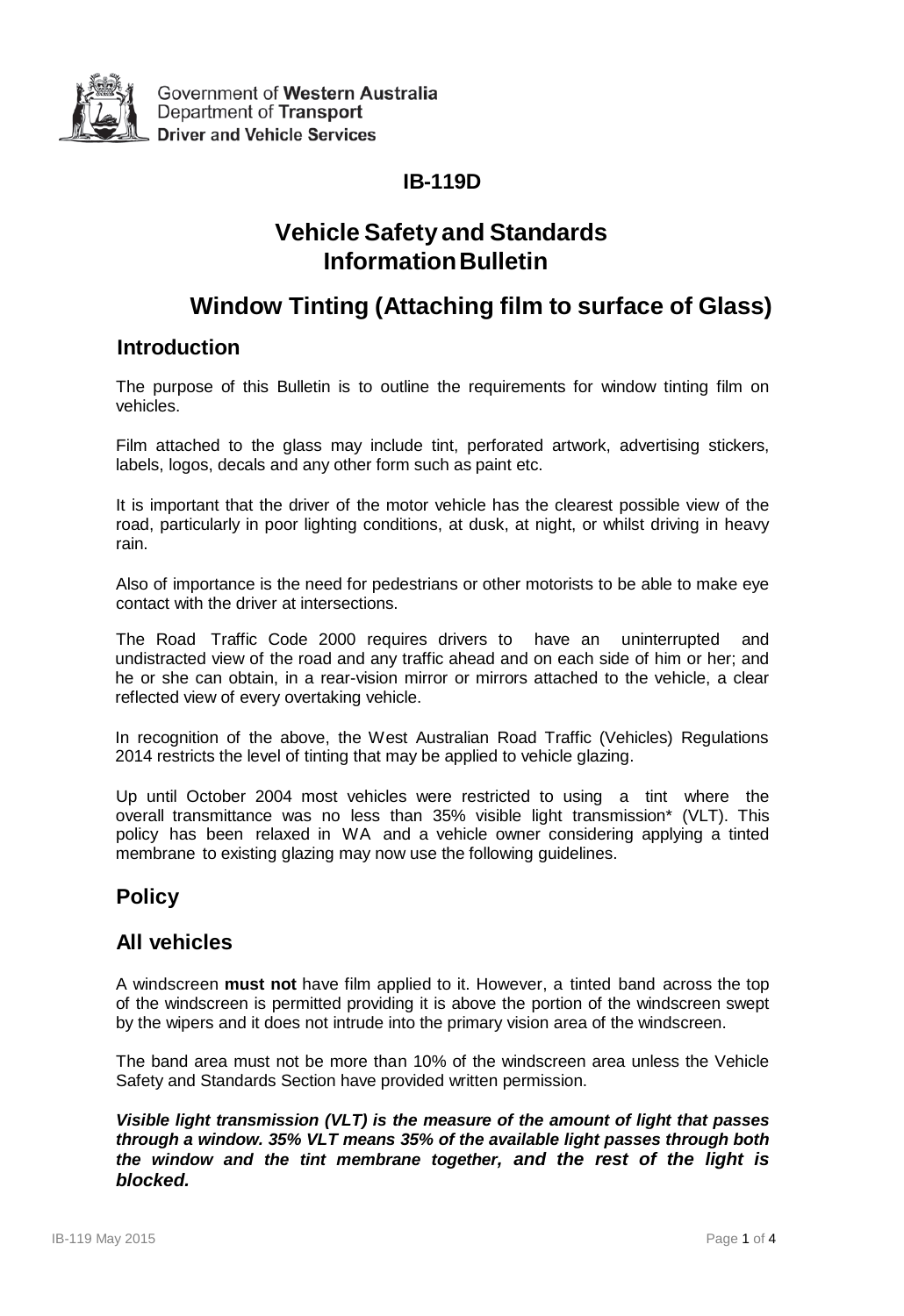## **Passenger Vehicles**

A minimum of 20% VLT tint can now be applied to windows behind the B pillar provided that external rear vision mirrors complying with ADR14 are fitted to the exterior on each side of the vehicle.

#### **Note: All windows whether tint has been applied or not forward of the "B" pillar must have a VLT of at least 35%.**

Tinted film must not be reflective or mirror like as it can dazzle other drivers by reflecting sunlight or headlight beams. The Road Traffic (Vehicles) Regulations 2014 limit the reflectance of window tint film to 10%. Again, you may be subject to receiving a compliance notice or an immediate fine for contravening the Road Traffic (Vehicles) Regulations 2014.

Fitment of clear film (security film etc.) to the glass of vehicles is acceptable provided the VLT (as applicable) is maintained.

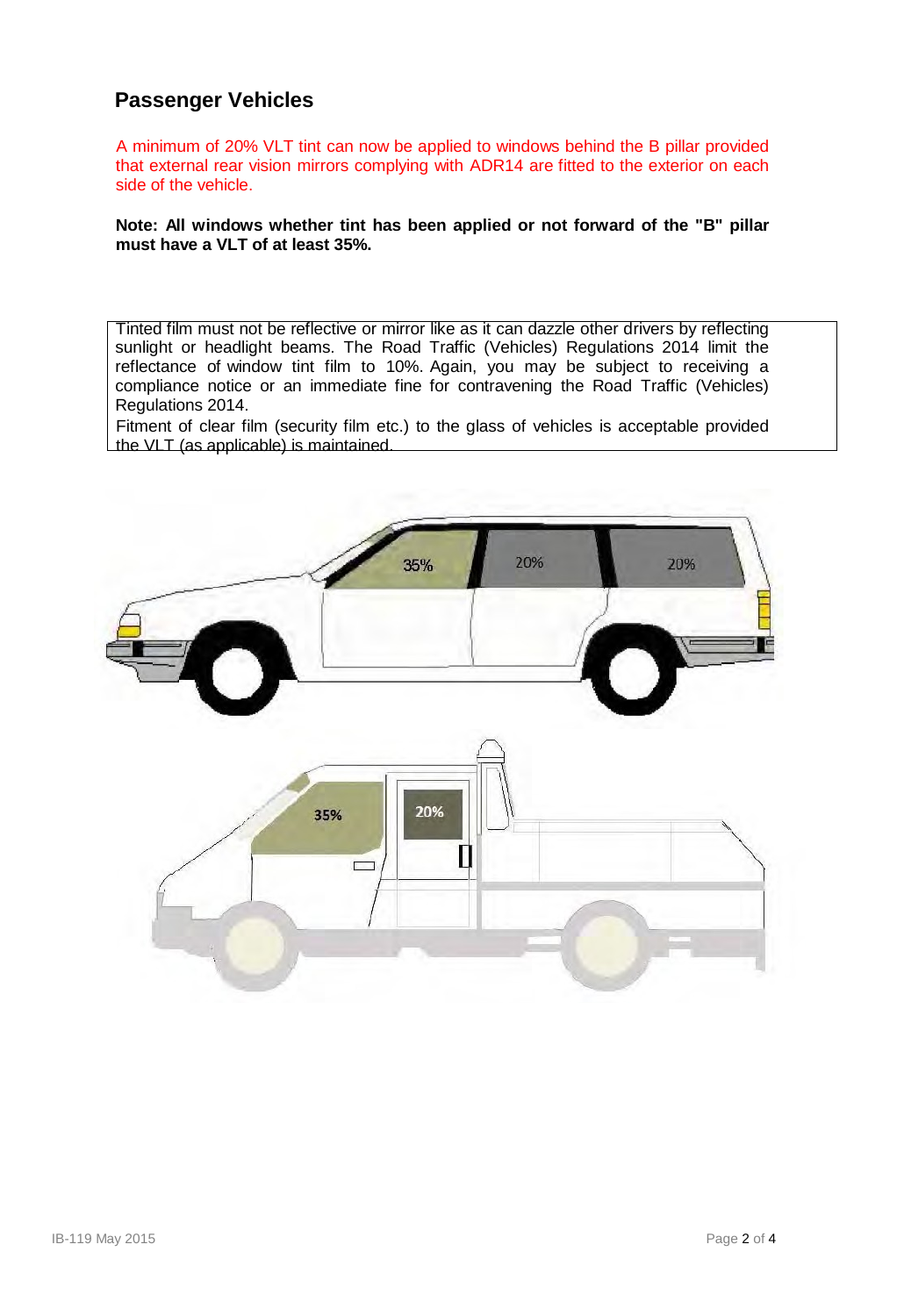

## **Stretched Limousines**

Stretched limousines are permitted to have windows tinted to less than 35% VLT but not less than 20% VLT installed to glass behind the "B" pillar (see below). **All windows whether tint has been applied or not forward of the "B" pillar must have a VLT of at least 35%.**



### **Privacy Glass**

For vehicles fitted with existing tinted (privacy) glass of VLT less than 20%, Vehicle Safety and Standards **may grant** an exemption to allow the fitment of film with a VLT of less than 20% behind the "B" pillar, for the purpose of matching the tint on the existing glass. **Exemptions of this type will be considered on a case-by-case basis.**

**No exemption will be granted for the glass forward of the "B" pillar.**

## **Exemptions for special types of vehicle**

Van type vehicles that are available as a manufacturer's option with metal panels rearward of the B pillar instead of windows are allowed to reduce the VLT to 0%.

#### **All windows whether tint has been applied or not forward of the "B" pillar must have a VLT of at least 35%.**